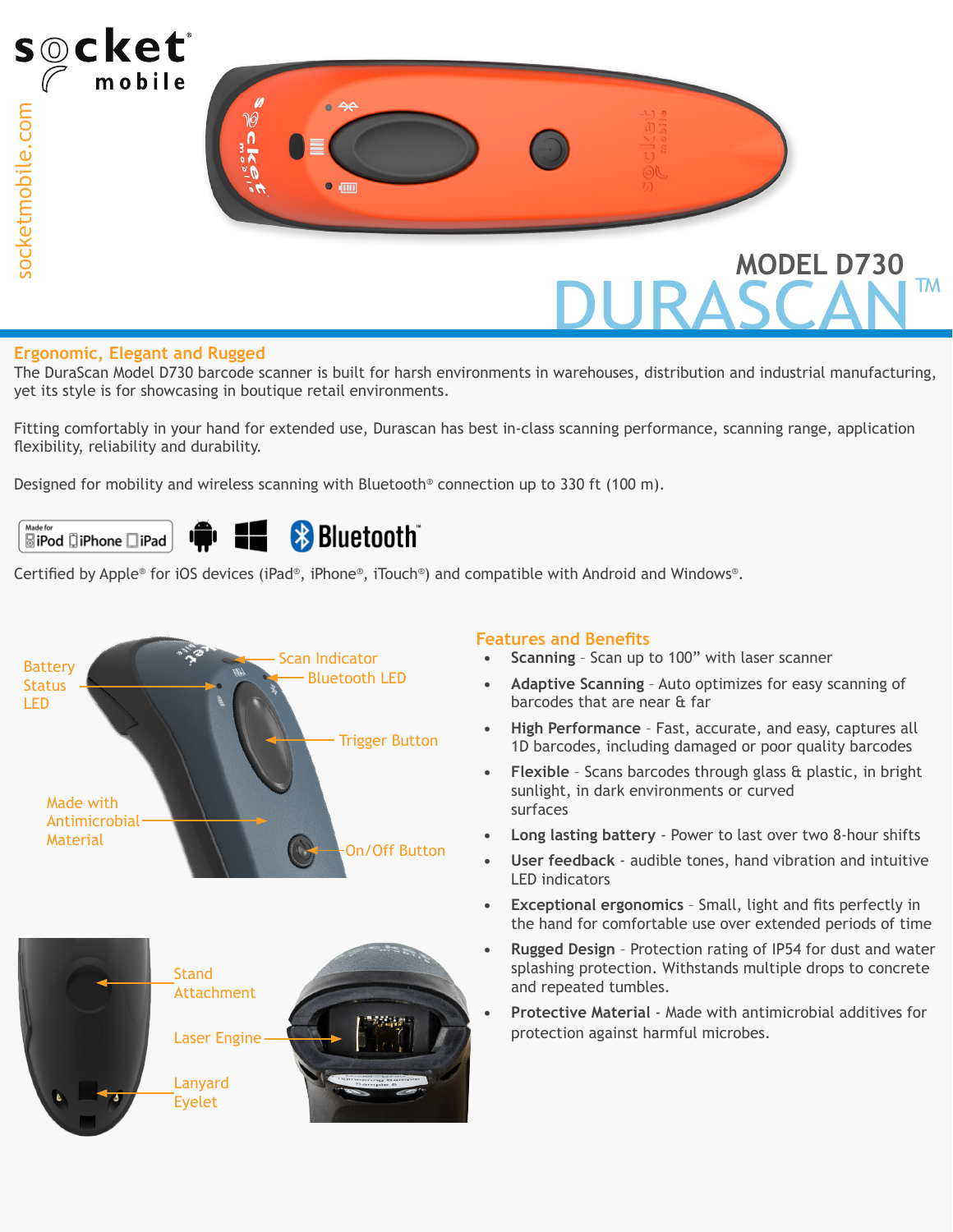| Supported Barcode<br>Symbologies: | 1D Symbologies:<br>EAN/UPC, GS1 Databar (limited expanded & omni-directional), Code 39, Code 128, UCC/EAN 128, ISBN,<br>ISBT, Interleaved/Matrix/Industrial and Standard 2 of 5, Codabar, Code 93/93i, Code 11, MSI, Plessey,<br>Telepen, postal codes (Australian Post, BPO, Canada Post, Dutch Post, Japan Post, PostNet, Sweden Post)                                                                          |  |  |  |  |  |  |
|-----------------------------------|-------------------------------------------------------------------------------------------------------------------------------------------------------------------------------------------------------------------------------------------------------------------------------------------------------------------------------------------------------------------------------------------------------------------|--|--|--|--|--|--|
| Scan Angle:                       | Wide: 47° (Default)<br>Medium: 35°<br>Narrow: 10°                                                                                                                                                                                                                                                                                                                                                                 |  |  |  |  |  |  |
| <b>Optical Resolution:</b>        | 0.005 in. Minimum element width                                                                                                                                                                                                                                                                                                                                                                                   |  |  |  |  |  |  |
| <b>Print Contrast:</b>            | Minimum 25% absolute dark/light<br>Reflectance measured at 650 nm                                                                                                                                                                                                                                                                                                                                                 |  |  |  |  |  |  |
| Reading<br>Distance:              | cm<br>63.5<br>25<br>C128 (5 mils<br>20<br>50.8<br>Code 39 (5 mils)<br>15<br>38.1<br>$(7.5 \text{ miles})$<br>10<br>31.6<br>D730<br>OURRE<br>Adaptive Scanning Angle (10°<br>$\overline{\phantom{a}}$<br>12.7<br>47° Scan Anole<br>$10-10$<br>25.4<br>Code 128 (10 mils)<br>15 38.1<br>UPC (100%)<br>20 50.8<br>Code 128 (15 mils)<br>25 63.5<br>20 mils<br>55<br>1270<br>1143<br>127.0<br>101.6<br>Depth of Field |  |  |  |  |  |  |
|                                   | 1D codes $2.6$ to $254.0$ cm $(1 \text{ in } t_0, 100 \text{ in})$                                                                                                                                                                                                                                                                                                                                                |  |  |  |  |  |  |

1D codes 2.6 to 254.0 cm (1 in to 100 in) Depends on width & barcode size, symbology, label media, W-N ratio scan angle

# SCANNER TYPE

| Technology:   | 1D Class 2 Laser Barcode Scanner           |
|---------------|--------------------------------------------|
| Laser Power   | Scanning Mode: 1.7 mW (nominal peak power) |
| at $650$ nm : | Aiming Mode: 0.67 mW                       |

## **BATTERY**

| Battery:                           | 1400 mAh Lithium - Ion Battery                                                                                                                                                                                                                                                                    |
|------------------------------------|---------------------------------------------------------------------------------------------------------------------------------------------------------------------------------------------------------------------------------------------------------------------------------------------------|
| Charge Time:                       | 6 Hours                                                                                                                                                                                                                                                                                           |
| Battery Life -<br>Per Full Charge: | Standby time: over 26 hours<br>Active Scan Time: 90,000 scans within 9 hours (based on 2 scans every 1 second) or 18,000 scans within<br>21 hours (calculation based on 1 scan every 4 seconds)<br>Note: Battery life varies depending on ambient temperature, ambient light, and age of battery. |

# BLUETOOTH (WIRELESS CONNECTION) 8

| <b>Bluetooth Radio:</b>    | Class 1 Bluetooth, version 2.1 + EDR (Enhanced Data Rates) with 56-bit data encryption                                                                                                                                                                               |
|----------------------------|----------------------------------------------------------------------------------------------------------------------------------------------------------------------------------------------------------------------------------------------------------------------|
| <b>Bluetooth Range:</b>    | Up to 100 m (330 ft.) depending on environment, range limit is usually due to the Host Device (phone,<br>tablet or notebook)                                                                                                                                         |
| <b>Bluetooth Profiles:</b> | Basic Mode - Human Interface Device (HID)*, Application Mode - Serial Port Profile (SPP) and Application<br>Mode - MFi-SPP. Some Operating Systems or smartphone/tablet models may support only one profile.<br>*By default, the scanner is set to Basic Mode (HID). |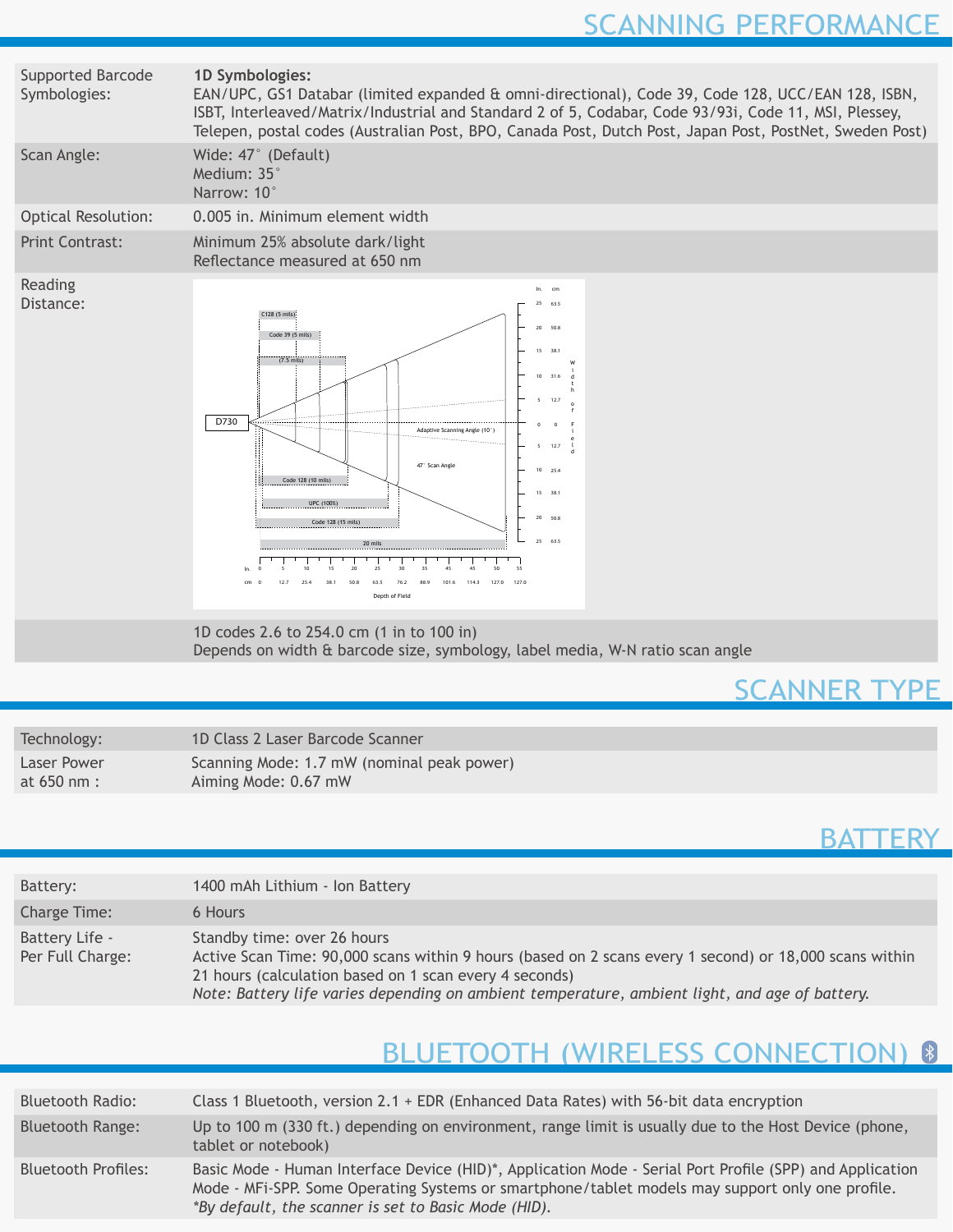# PHYSICAL CHARACTERISTICS

| Dimensions:        | 5.2 (L) x 1.5 (W) x 1.6 (H) in $(132.2x 37.1 x 40.1 mm)$                          |  |
|--------------------|-----------------------------------------------------------------------------------|--|
| Weight/Mass:       | $3.8$ oz. $(108g)$                                                                |  |
| LED <sub>s</sub> : | Scan LED: Green and Red<br>Bluetooth LED: Blue<br>Battery LED: Green, Amber & Red |  |
| Buttons:           | Trigger Button: Scan<br>Power Button: On/Off (enabled on-screen keyboard)         |  |
|                    |                                                                                   |  |

### USER ENVIRONMENT

| Ambient Light:                   | From 4,800 to 86,000 lux<br>From artificial indoor (fluorecent & incandescent) to natural outdoor lighting (direct sunlight) |
|----------------------------------|------------------------------------------------------------------------------------------------------------------------------|
| <b>Operating</b><br>Temperature: | $-20^{\circ}$ to 50° C (-4° to 122° F)                                                                                       |
| Storage Temperature:             | $-40^{\circ}$ to 70° C ( $-40^{\circ}$ to 158° F)                                                                            |
| <b>Relative Humidity:</b>        | 95% at 60° C (140° F) (non-condensing), 4 days                                                                               |
| Sealing:                         | IP54 (Ingress Protection rating for dust and water) EN60529                                                                  |
| <b>Drop Specifications:</b>      | Multiple 5 ft. drops to concrete                                                                                             |
| Tumble Specification:            | 250 cycles at 1.64 ft. (0.5 m) (500 drops), IEC60062-2-31                                                                    |

# OPERATING SYSTEM SUPPORT

| Android OS - Basic Mode (HID)* & Application Mode (SPP)                                                                                                                                                                                                                                                                               | Mac OS - Basic Mode (HID)* only                                                   |
|---------------------------------------------------------------------------------------------------------------------------------------------------------------------------------------------------------------------------------------------------------------------------------------------------------------------------------------|-----------------------------------------------------------------------------------|
| Apple iOS - Basic Mode (HID)* & Application Mode (MFi-SPP)                                                                                                                                                                                                                                                                            | Windows 10, 8, and 7 - Basic Mode (HID)* & Application Mode (SPP)                 |
| Linux - Basic Mode (HID)* only                                                                                                                                                                                                                                                                                                        | Windows Mobile, Embedded Handheld - Basic Mode (HID)* &<br>Application Mode (SPP) |
| *Basic Mode (default) - No software installation<br>required when using the scanner in Bluetooth HID<br>mode<br>*Application Mode - Improves business productivity<br>with faster, efficient and reliable data transfer over<br>Bluetooth. Leverage Application Mode functionality by<br>integrating Socket Mobile's SDK in your app. |                                                                                   |
| *By default the scanner is in Basic Mode (HID)                                                                                                                                                                                                                                                                                        |                                                                                   |
| Certified by Apple <sup>®</sup> for iOS devices (iPad®, iPhone®, iTouch®) and compatible with Android and Windows®.                                                                                                                                                                                                                   |                                                                                   |
| iOS                                                                                                                                                                                                                                                                                                                                   | US X                                                                              |
|                                                                                                                                                                                                                                                                                                                                       |                                                                                   |

|                    |                                      | <b>MAG</b><br>Industry<br>Canada |                                                                                      |  |  |
|--------------------|--------------------------------------|----------------------------------|--------------------------------------------------------------------------------------|--|--|
| LED Safety:        | IEC 60825-1, EN 60825-1              |                                  |                                                                                      |  |  |
| $EMI / RFI$ :      | FCC ID: LUBD750<br>IC ID: 2925A-D750 |                                  | FCC Part 15 Class C, RSS 210, iCES 003, C-Tick, CISPR 22, CE EN55022, EN55024, TELEC |  |  |
| Environmental:     | Environmental: RoHS EN 50581         |                                  |                                                                                      |  |  |
| Electrical Safety: |                                      |                                  | Certified to IEC 60950-1, UL 60950-1, CAN/CSA C22.2                                  |  |  |
| Bluetooth SIG:     | Declaration ID: D030473              |                                  | <b>QD ID: 82009</b>                                                                  |  |  |
|                    |                                      |                                  |                                                                                      |  |  |